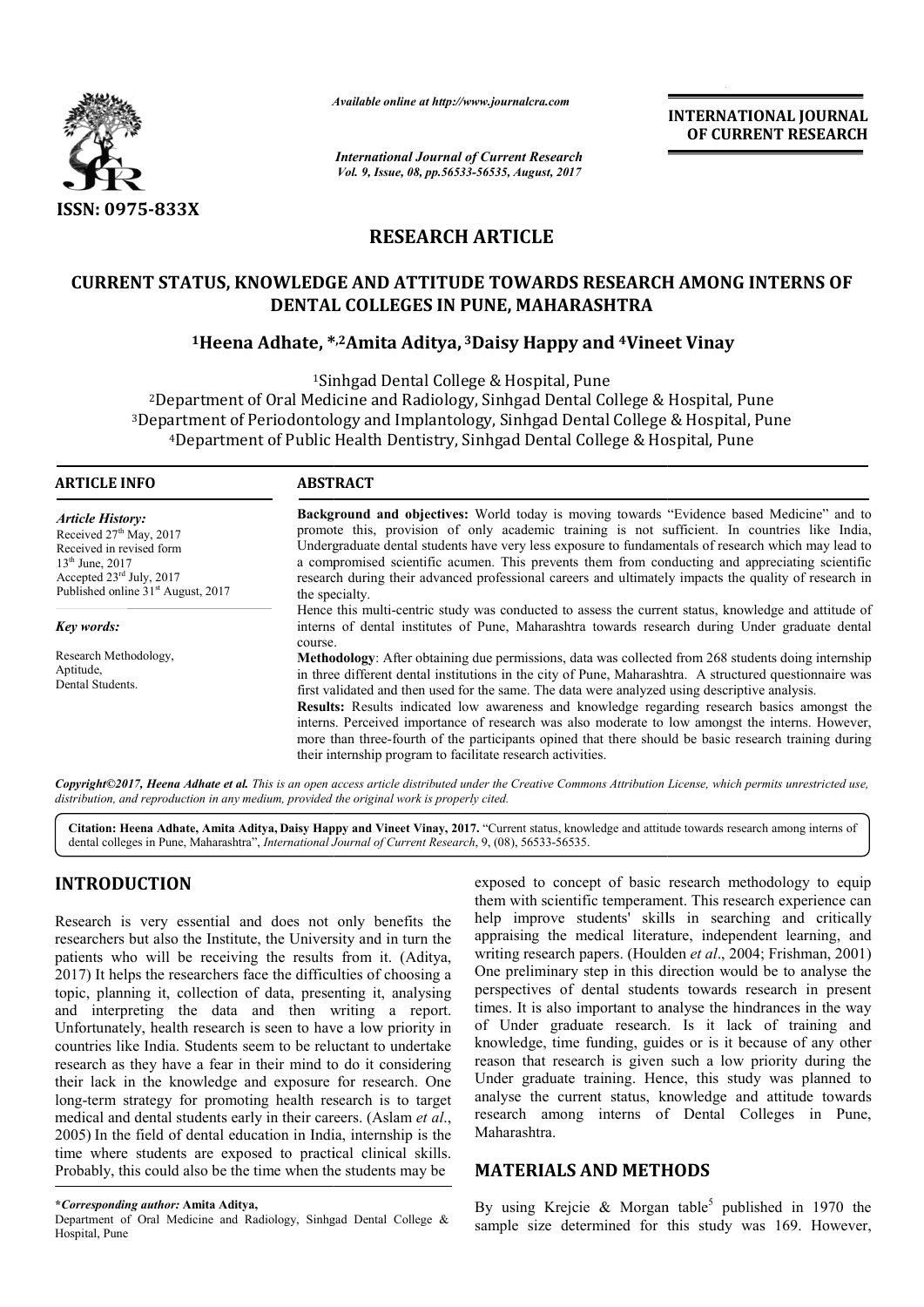considering the number of institutions aimed to be included in the study, a sample size of at least 200 was targeted. A crosssectional survey study was carried out between January to May, 2017 in three Dental Colleges in Pune; Maharashtra, India. A predesigned and pretested questionnaire was used in this study which consisted of three parts. The first part pertained to the demographic information of the Interns like age, gender and marital status. The second included questions related to knowledge, attitude and practices about research methodology. The last part of the questionnaire was related to the difficulties faced by the Interns in conducting medical research. After the due permission from the respective Deans and institutional research committees, the potential participants i.e. the interns of three Dental colleges in Pune were addressed in a group in their respective institutions. A total of 263 interns gave their consent to participate in the study and were personally handed over the questionnaire forms by the investigators and their queries were addressed, if any. Using Statistical Package of the Social Science software (SPSS) 21.0, descriptive statistics and chi square tests were used to analyze the data.

### **RESULTS**

Out of 330 interns approached from the three dental institutions, 268 participated in the study which led to a reasonably decent response rate of 81.21% to the survey. Out of 268 participants, 45 were males (16.8%) and 223 were females (83.2%) with a mean age range of 23.5 years. Although 97% of the participants agreed that research is an important part of the health care education, only about 65% of them were aware of even a basic procedure of conducting research that is obtaining permission at institutional level. In fact 41.7% were unaware of existence of institutional research board. 218 (81%) of the participants were in fact unsatisfied or only partially satisfied with the current training given in research methodology during BDS course. 208 (77.6%) felt that additional training in research methodology must be provided during internship and as many as 229 believed that conducting/assisting a research project in internship shall be helpful in conducting research during their Post graduation or clinical practice. Graph 1 represents the hurdles as perceived by interns in conduction of research at Under graduate level. Some of the major hurdles perceived included lack of knowledge, training and guidance.



**Graph 1. Perceived hurdles by participants in conducting research during the Under graduate course**

#### **DISCUSSION**

Research is an utmost important aspect of health care profession. Unless and until health care professionals are able to conduct and appraise research in their respective fields, it is impossible to deliver updated and efficient health care to our patients. However, just like clinical aptitude, aptitude for research shall also be invoked in the health care students from an early stage of their studentship. Unfortunately, research has been a highly neglected area in dentistry, especially at the Under graduate level. To top it, in most of the Indian universities, if a student chooses to go for Post graduate course, he/she has to select a research topic for dissertation in the first six months of the course. This poses a challenging situation for the student who has had a minimal exposure to research activities during Under graduate level. It will not be wrong to say that as a result, many a times they select a random topic or topic of their guide's interest. This definitely doesn't seem to be an encouraging scenario for the professional upliftment of the students and eventually of the specialty at large. The high response rate to this survey probably indicates the realization of the relevance of this issue amongst the Under graduate students. Internship is the time when the students get to sharpen their clinical skills and probably this could also be the time when they can be exposed to the basics of research. Almost all of our participants (97%) realized the importance of research but only about half of them (61%) were oriented to the basic steps required for it. This shows that although there is some motivation, lack of knowledge, awareness and guidance for conduction of research exists amongst the interns. Similar results were obtained in a study done in Madison, USA; in which out of 143 Post graduate students, 85% felt that research experience was desirable, 48% were interested in pursuing research during residency, and only 8% were active in research. (Temte *et al*., 1994) These observations including may indicate that lack of training in research is more or less an universal problem. However, two studies that were carried out in Canada and Pakistan reflected a contrasting attitude of Postgraduate students that a majority of time in residency should be spent learning the clinical aspects of their specialty and they were unwilling to sacrifice personal time for research projects. (Silcox *et al*., 2006; McCrindle and Grimes, 1993) In the present study, more than 80% of the interns were unsatisfied with the current training given in research in their respective institutions and felt the need to conduct or assist a research project during their internship. When asked about hurdles as perceived by the interns in conducting research projects, many aspects were sited, including lack of training, motivation, incentives and guidance. In certain previously conducted studies also, authors have pointed out similar findings. In a research conducted in Maharashtra by Giri P. *Et al* it was found that lack of time due to vast curriculum of Post graduate subjects (59.5%), lack of research curriculum (25%), and inadequate facilities (25.8%) were stated as major obstacles for pursuing research during their residency. (Giri *et al*., 2014) In another study conducted in a Medical institute in Karnataka, authors indicated that conduction of Research training workshops and integration of research in UG curriculum may be a motivating factor for budding doctors to include research in their professional careers. (Shilpashree *et al*., 2016) A combined and dedicated effort put by institutes; teachers and students may be effective in improving the present scenario. For example, All the institutions included in this study are considered excellent in this region and do have Post graduate course in different specialties of Dentistry. With proper